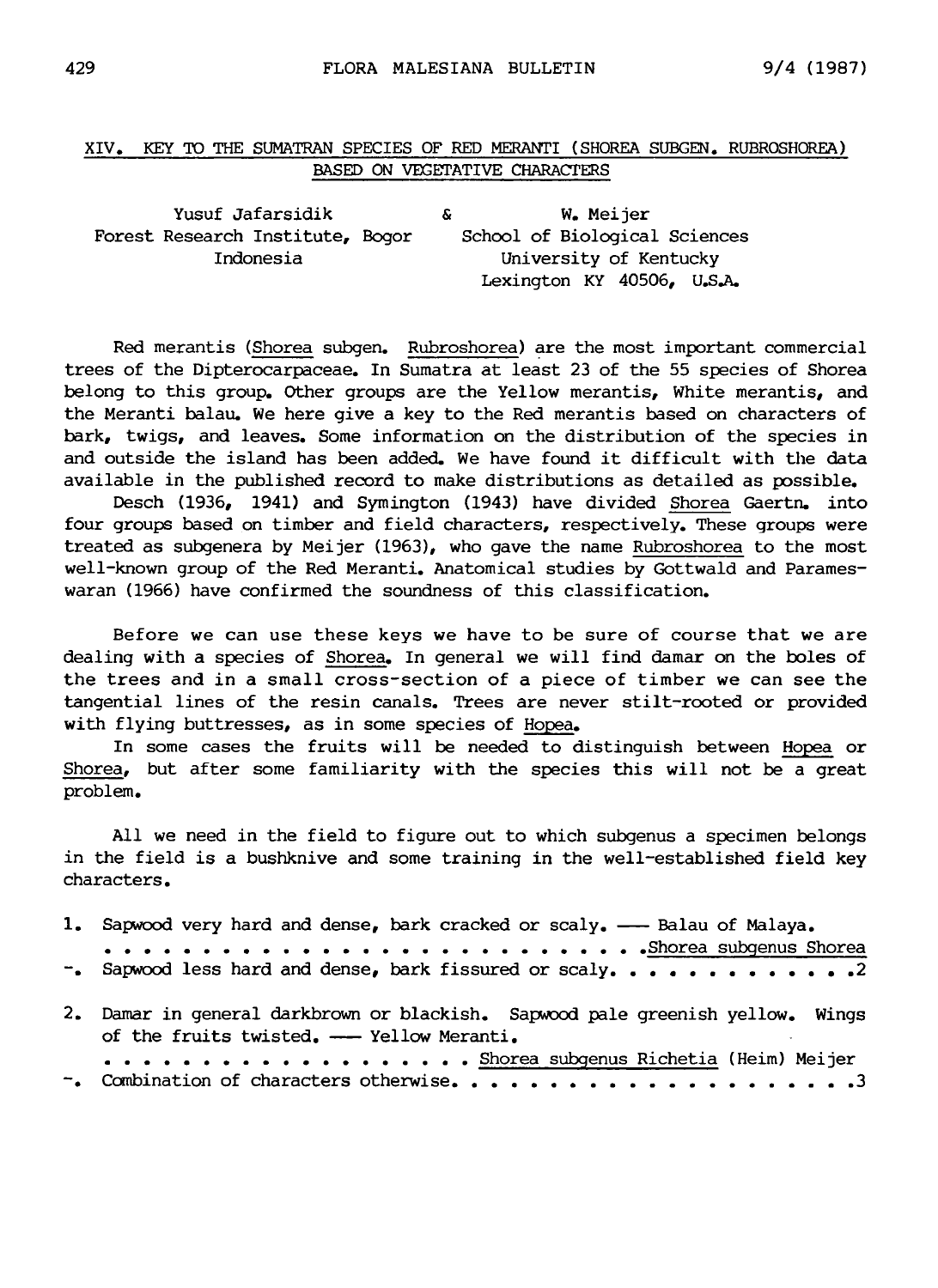3. Damar clear, pale yellow, or colorless. Bark laminated. Bole irregularly fissured. Heartwood white, with silica. - Meranti Pa'ang of Malaya.

.................Shorea subgenus Anthoshorea (Heim) Meijer -. Damar yellow or reddish. Bark fissured or more or less scaly, rarely laminated. Inner bark fibrous red or purple, rarely yellow. Sapwood reddish, moderately coarse in texture, without silica. - Fruit wings not twisted. Red Meranti !Shorea subgenus Rubroshorea

## Red Meranti (Shorea Rubroshorea)

|             | 2. Leaves beneath brown chocolate scabrid tomentose or pubescent, at least on<br>-. Leaves beneath with a different combination of characters.  3                                                                                                                                              |
|-------------|------------------------------------------------------------------------------------------------------------------------------------------------------------------------------------------------------------------------------------------------------------------------------------------------|
| 3.<br>$-$ . | Stipules ovate, elliptic or lanceolate, acute or sub-acute 5                                                                                                                                                                                                                                   |
| $\sim$      | 4. Leaves obovate or elliptic, 5-9 cm long, 3-5 cm broad, nerves 8-11 pairs,<br>tertiary nerves diagonal to the midrib.  S. scabrida Sym.<br>Leaves ovate to elliptic, 7-14 cm long, 3-6 cm broad, nerves 11-15 pairs,<br>tertiary nerves at a right angle to the midrib.  S. dasyphylla Foxw. |
|             |                                                                                                                                                                                                                                                                                                |
| 6.<br>$-$ . | Stipules lanceolate, subacute. Base of the leaves cordate, nerves 13-17<br>Stipules ovate, acute. Base of the leaves obtuse, nerves (20-)22-25 pairs.                                                                                                                                          |
| 7.          | Stipules ovate, acute. Petiole slender, 0.9-1.4 cm long. Nerves 14-17 pairs.                                                                                                                                                                                                                   |
| $\sim$ .    | Stipules elliptic, subacute. Petiole stout, 2.2-3.2 cm long. Nerves 16-21                                                                                                                                                                                                                      |
| 8.<br>$-$ . | Twigs compressed. Stipules hastate, acute. S. platyclados Slooten<br>Twigs terete. Stipules with a different combination of characters. 9                                                                                                                                                      |
| 9.<br>$ -$  |                                                                                                                                                                                                                                                                                                |
|             | 10. Bark closely or coarsely fissured11<br>-. Bark deeply fissured.  S. teysmanniana Brandis                                                                                                                                                                                                   |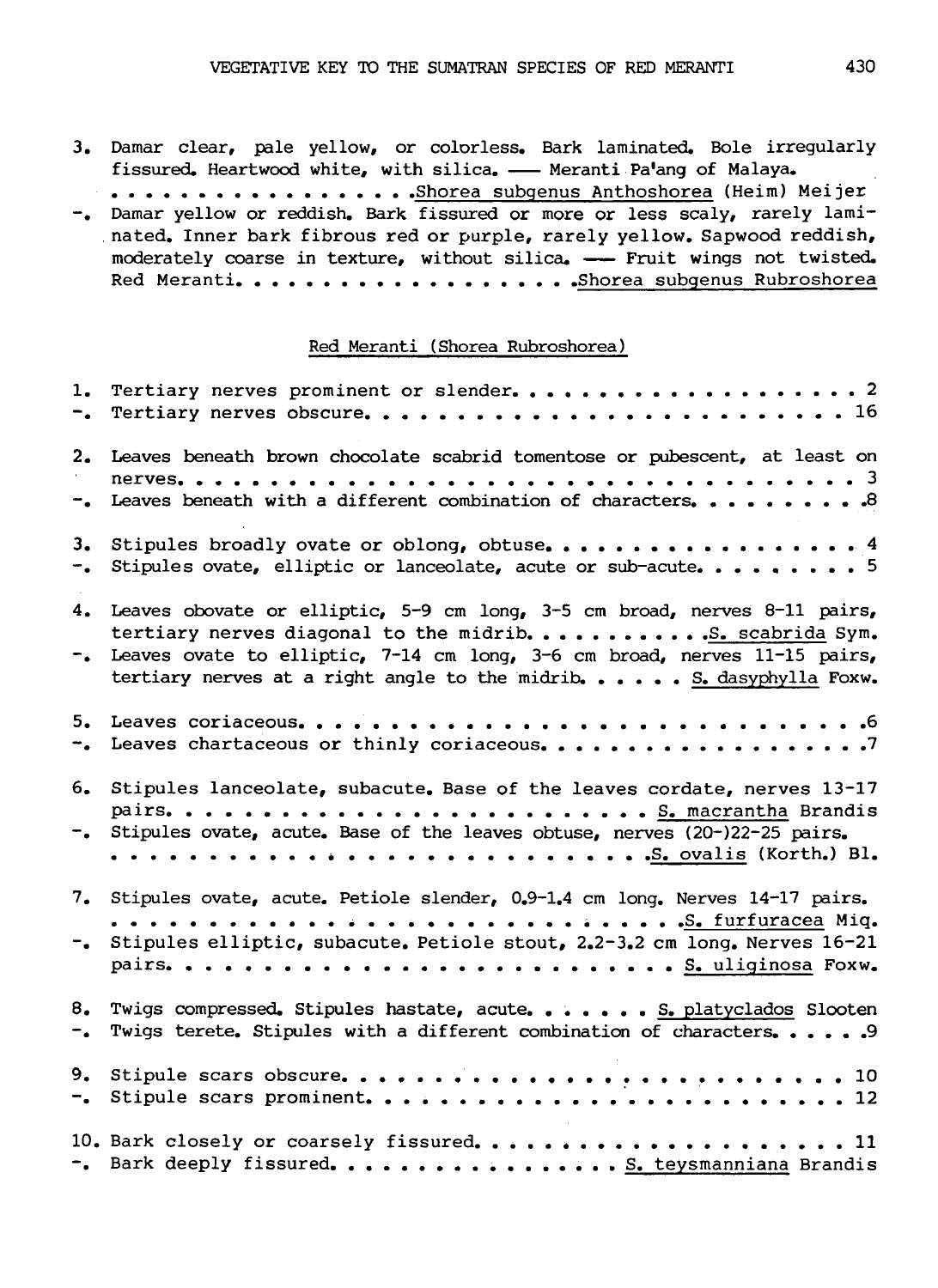11. Leaves broadly ovate, 5-9 cm long, 2.5-5 cm broad, nerves 10-13 pairs. S. parvifolia Dyer -. Leaves oblong-elliptic or broadly ovate, 9-17 cm long, 5.5-10 cm broad, nerves 16-20 pairs S. platycarpa Heim 12. Leaves coriaceous 13 -. Leaves chartaceous or thinly coriaceous...................14 13. Stipules lanceolate, subacute. Leaves oblong, nerves 14-17 pairs. S. hemsleyana (King) Foxw. -. Stipules deltoid-lanceolate, falcate, acute. Leaves oblong-lanceolate, nerves 7-12 pairs S. singkawang (Miq.) Miq. 14. Stipules lanceolate, acute. Leaves equal-sided. ....................15  $-$ . Stipules hastate, acute. Leaves unequal-sided. . . . . . S. pauciflora King 15. Leaves ovate, 9-14 cm long, 4.2-7.5 cm broad, nerves 10-12 pairs; usually with scale-like domatia on the first  $3-6$  pairs. ..... S. johorensis Foxw. Leaves ovate-oblong, 8-25 cm long, 4-10 cm broad, undulating, nerves 12-16 pairs, no domatia S. palembanica Miq. 16. Leaves unequal-sided 17 Leaves equal-sided 18 17. Stipules ovate, subacute, 1.3 by 0.5 cm, fugaceous. Leaves with small axillary domatia S. ovata Dyer -. Stipules elliptic, large, rounded, 2.5 by 1.2 cm, subpersistent. Leaves without domatia S. acuminata Dyer 18. Stipules obtuse <sup>19</sup> -. Stipules acute or subacute............................20 19. Leaves coriaceous, ovate-lanceolate, pale pink to grey lepidote beneath, nerves 9-11 pairs S. curtisii King -. Leaves thinly coriaceous, elliptic to ovate, cream below in mature trees, nerves 12-15 pairs S. leprosula Miq. 20. Stipules oblong or lanceolate. Leaves beneath not creamy lepidote. . . . . 21 Stipules ovate. Leaves beneath creamy lepidote. . <u>S. balangeran</u> (Korth.) Buck 21. Petiole less than <sup>2</sup> cm long. Leaves elliptic, oblong or obovate, nerves more than 12-18 pairs <sup>22</sup> Petiole 2-3.5 cm long. Leaves broadly ovate, nerves 6-8 pairs. S. kunstleri King 22. Stipules lanceolate, 20 by <sup>4</sup> mm, more or less persistent. S. lepidota (Korth.) Bl. -. Stipules oblong, 8 by 3 mm, fugaceous. ......... S. macroptera Dyer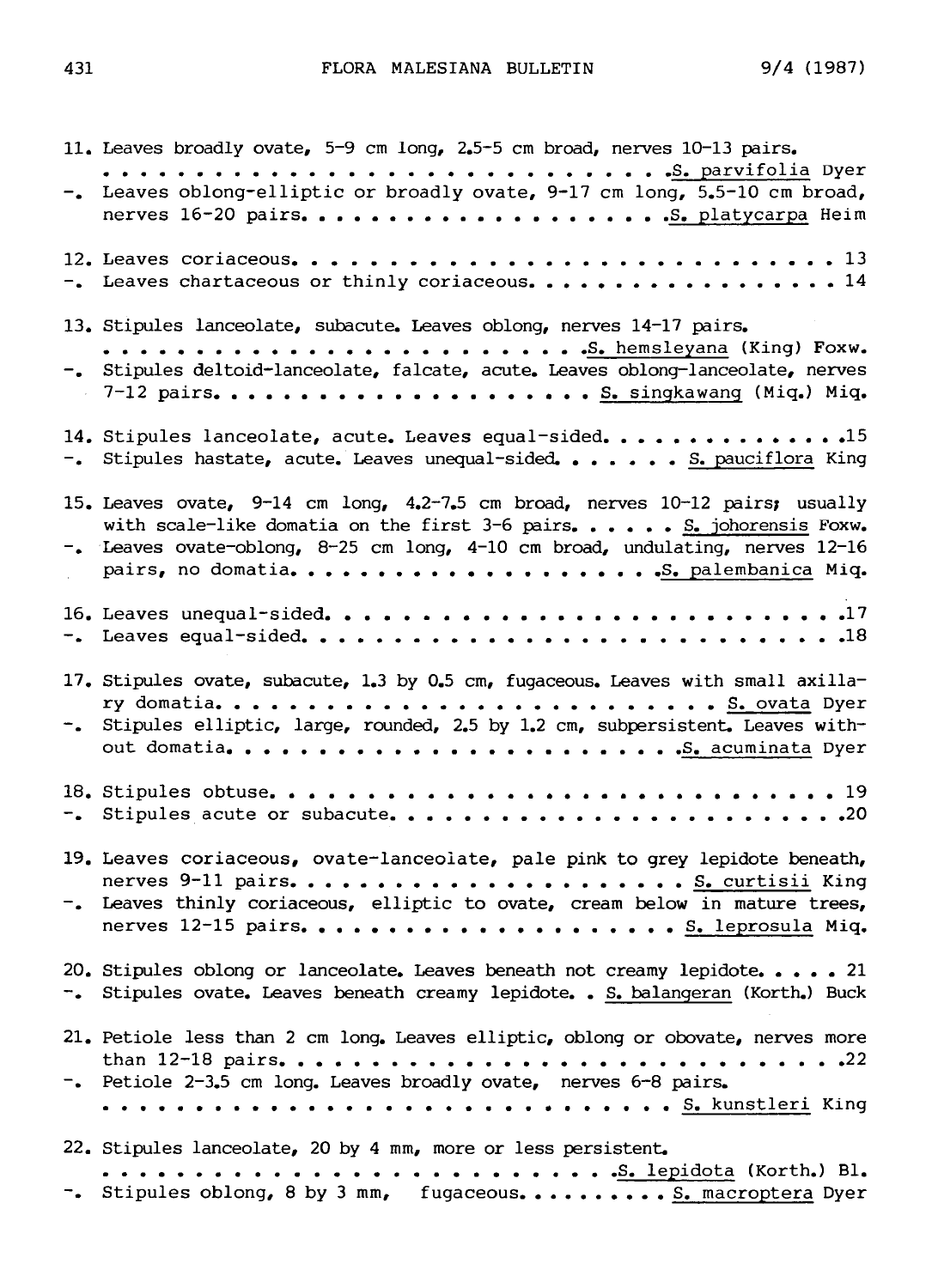## Enumeration of the species

Note; This enumeration is mainly based on literature and arranged by Province and District (Kebupaten) as much as possible in <sup>a</sup> geographic order from North to South. The data for this were culled from all the original papers by Van Slooten and others as cited by Ashton (1982) including tree name lists of the Forest Research Institute. The result was <sup>a</sup> much clearer picture of the distribution of the species in Sumatra than could be given in the Flora Malesiana revision. However, it should be understood that all the older records need checking in the field. Many collections no doubt now have <sup>a</sup> historical value only as the actual sites have disappeared due to land 'development' schemes.

FM <sup>=</sup> P.S. Ashton, Fl. Mai. I, 9, <sup>2</sup> (1982) 237-552. Symington, Mal. For. Rec. 16 (1943).

Shorea acuminata Dyer. FM: 535, Symington; 65. Distr.: Malaya, Sumatra: Aceh (Langsa); West Coast (Tapanuli, Pulau Marsala); East Coast (Lower and Upper Langkat); Riouw (Siak, Bengkalis, Indragiri, Kuantan, and Pulau Lingga); West Sumatra (Sijunjung, Bangkinang); Jambi (Muarabungo); South Sumatra (Palembang, Rawas). Key characters: Young branches with long persistent oblong-cordate stipules. Leaves ovate, about 6-12 cm long.

Shorea balangeran (Korth.) Burck. FM: 509. Distr.: South Borneo, Sumatra: South Sumatra (Banka and Billiton). Key characters: Leaves oblong-lanceolate, about 7- <sup>18</sup> cm long, lower face cream. <sup>A</sup> peatswamp forest species.

Shorea curtisii Dyer ex King. FM: 153, Symington: 67. Distr.: Thailand, Malaya, Sarawak, Brunei, S.W. Sabah, Sumatra: Riouw (Singkep and Lingga Island). Key characters: Leaves ovate, grey lepidote, making the crowns recognizable from <sup>a</sup> distance. Timber dark red. Upper Dipterocarp forests

Shorea dasyphylla Foxw. FM: 546, Symington: 69. Distr.: Malaya, Borneo, Sumatra: North Sumatra from Langkat to Labuhan Batu; South Sumatra. Key characters: Bark closely deeply fissured, inner bark beefy-red, stringy. Leaves ovate-elliptic, up to about <sup>14</sup> cm long, lower face scabrid, golden brown pubescent.

Shorea furfuracea Miq. FM: 551. Distr.: Sumatra: Aceh (exact locality not given in the FM); North Sumatra (Sibolga, Pulau Marsala); West Coast (Mt. Ophir -Talamau). Key characters: Leaves ovate-oblong, up to about <sup>13</sup> cm long, with <sup>a</sup> shortly acuminate apex and rounded base, lateral nerves densely scalariform (like step ladder), lower face densely persistent pale chocolate-brown scabrid (rough like sand paper). No description of the bark seems to be present, while flowers and fruits have as yet not been collected. At the localities given this species or form appears to have become extinct, but it could be rediscovered at other places. It may then turn out to be actually identical with some other species.

Shorea hemsleyana (King) King ex Foxw. FM: 536, Symington: 70. Distr.: Peninsular Thailand, N.W. Malaya (Perak), Sumatra: Riouw (Indragiri). Key characters: Leaves oblong, 14-35 cm long, lower face persistently yellow brown scabrid tomentose.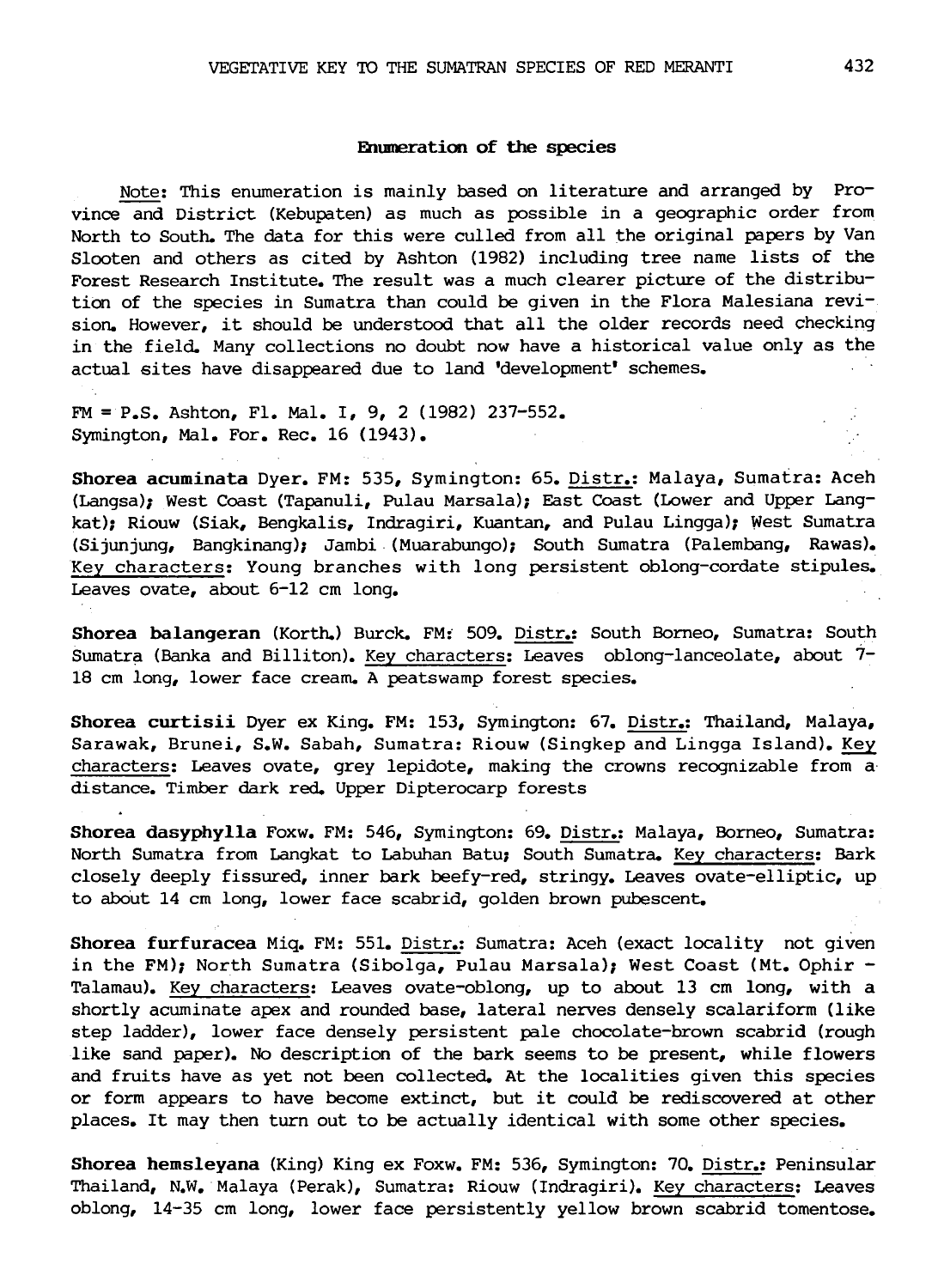Fruits up to <sup>7</sup> cm long with rudimentary wings, as long as or shorter than the nut. Shallow peat swamps.

Shorea johorensis Foxw. FM: 513, Symington: 72, 77. Distr.: Malaya (E.Johor), Borneo (Sarawak, Sabah, S.E. Borneo to Muara Tewe and Pleihari), Sumatra: North Sumatra (Simalungun); Jambi; South Sumatra (Palembang). Key characters: Outer bark with thin papery scales, inner bark slash pink, twigs slender, leaves similar to those of S. pauciflora but larger, up to about 14 cm long, ovate, lateral nerves 10-12, slender lateral nerves. Known in the older literature as S. leptoclados Sym. <sup>A</sup> much sought after light red meranti very suitable for veneer, becoming much larger than e.g. S. leprosula or S. parviflora.

Shorea kunstleri King. FM: 519, Symington: 72. Distr.: Malaya (Perak and E. Coast), Borneo (Lower Kapuas, West Borneo; Sarawak; E.Sabah and S.E.Borneo (to Sampit), Sumatra: Aceh (Langsa). Key characters: Bark closely fissured, with frequent exudation of yellow, crusted damar, inner bark orange-red, fibrous. Leaves long-petioled, smooth, blades ovate, acuminate, up to about <sup>12</sup> cm long, lateral nerves 6-8 pairs, tertiary nerves very slender, hardly visible, axillary domatia present. The inner bark can be given <sup>a</sup> toothbrush-like appearance on the horizontal part of the parang slash. The timber is well-known in Malaya as the highly valued damar laut merah.

Shorea lepidota (Korth.) Bl. FM: 537, Symington: 73. Distr.: Malaya, Sumatra: North Sumatra (Tapanuli, Sibolga); West Sumatra (Ophir, Pariaman and Padang); Riouw (Kuantan). Key characters: Bark deeply fissured. Twigs downy, glabrescent. Stipules thin, large, ovate-oblong. Leaves oblong or ovate-oblong, drying dull purple-red, about 6-14 cm long, apex acute, about <sup>1</sup> cm long, lateral nerves 14-16 pairs, tertiary nerves densely scalariform. Timber <sup>a</sup> light red meranti. No collections seen yet. <sup>A</sup> typical lowland species with rather large fruits.

Shorea leprosula Miq. FM: 540, Symington: 75. Distr. : Thailand, Malaya, Borneo, Sumatra: Aceh (Lho'seumaweh, Langsa); East Coast (Langkat, Padang, Bedagei, Simalungun, Asahan, Labuhan Batu, Tapanuli, Pulau Marsala, Plateau of Toba, Sibolga, Angkola and Sipirok, Natal); West Sumatra (West Coast from Padang to Pariaman and Ophir); Riouw (Kuantan / Upper Indragiri River, Siak, Pulau Singkep); Jambi (Muarabungo, Jambi); Benkulu (Lebong); South Sumatra (Bayung Lincir, Rawas, Musi Ulu, Musi Ilir, Lematang Ilir, Lematang Ulu, Ogan Ulu, Muara Dua, Banka, Billiton); Lampung (Tarabangi, Kotabumi, Sukadana, Teluk Betung). Especially in the latter province many localities given by Van Slooten (1949) are mainly of historical interest. <sup>A</sup> revision of the present distribution of this very common species in Sumatra would give <sup>a</sup> good idea of the devastation of Dipterocarp forests there under the influence of logging, shifting cultivation and expansion of estate agriculture. Key characters: Crown yellowish-brown crown. Leaves elliptical, lower surface yellow-tomentose. Young trees have leaves with long rows of domatia along the midrib and base of lateral nerves, they can in general be found among the regeneration around the mother trees.

Shorea macrantha Brandis. FM: 536, Symington: 77. Distr.: Malaya (Perak, E. coast in Pahang and Johor), NW. Borneo (Central and W. Sarawak), Sumatra: Riouw (Indra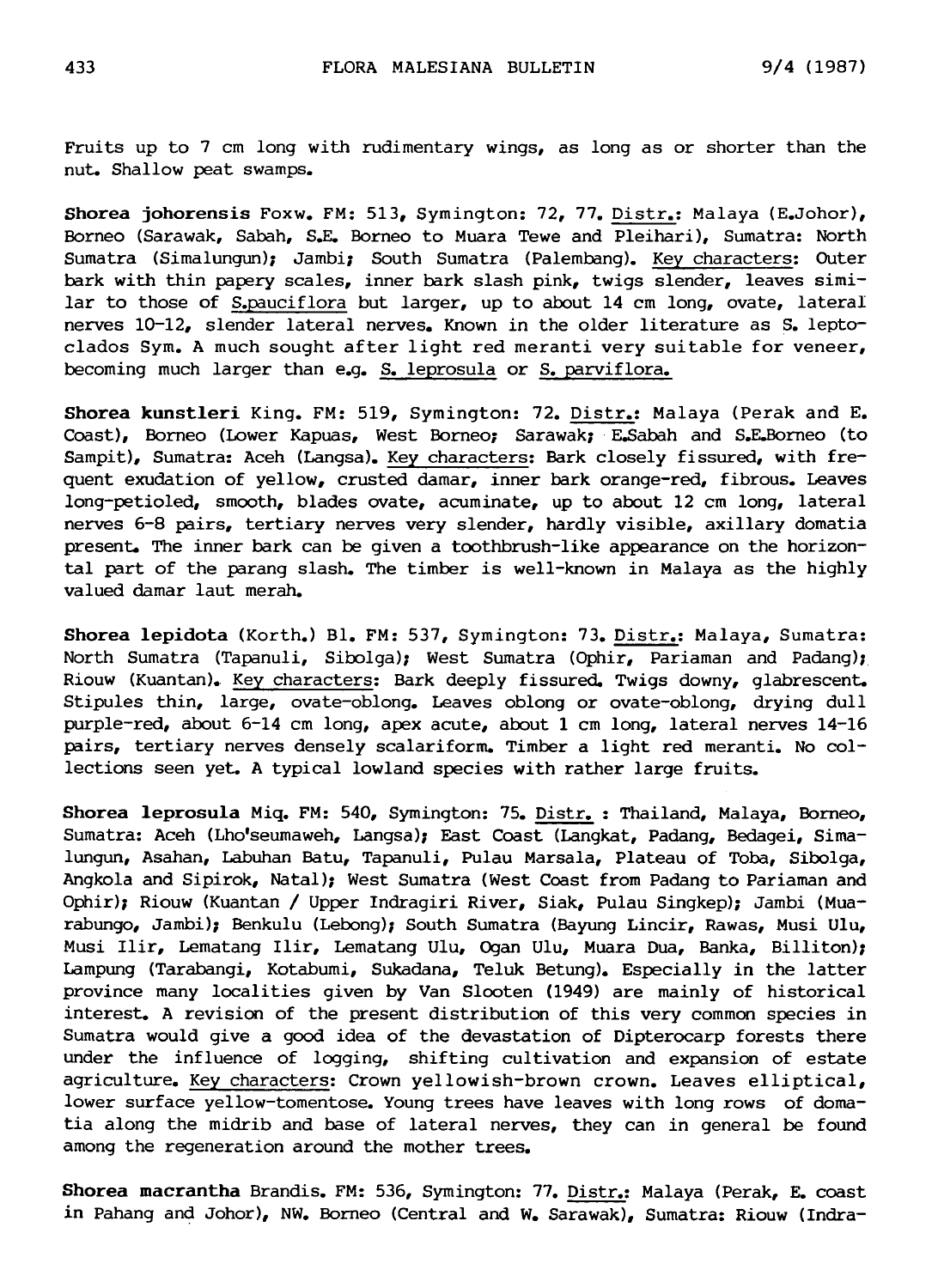giri). Key characters: Leaves unequal sided at base, elliptic, ovate, 6-17 cm long, lower side yellow brown scabrid tomentose, lateral nerves 13-17. Fruit large, wings up to 2,5 cm (with edible fat). Mixed Peat Swamp Forests and on white sandy soils in coastal regions.

Shorea macroptera Dyer. FM: 532, Symington: 78. Distr.: Peninsular Thailand, Malaya, Singapore, Sumatra: North Sumatra (East coast: Langkat); Riouw (Indragiri / Kuantan, Lingga and Singkep Islands); Jambi (no exact localities). Key characters: Bole little or not fissured. Lenticels in vertical rows. Inner bark with <sup>a</sup> red layer along the cork cambium. Leaves elliptic oblong, lateral nerves 12-15(- 18) pairs, lower surface pale brown pubescent on the midrib and lateral nerves with fringed circular scales (handlens  $c_*$  10-15 X). Wings with auricled bases. One of the more common species of light red meranti, apparently undercollected in Sumatra.

Shorea ovalis (Korth.) Bl. FM: 548, Symington: 80. Distr.: Malaya, Penang, East Coast, Singapore, Borneo, Sumatra: North Sumatra (Angkola); Riouw (Indragiri, Bangkinang, SW. of Pakan Baru); Jambi; South Sumatra (Banka, Billiton); Lampung (according to Soewanda, 1972, List of tree species, Report 143, FRI, Bogor and our own observations). Part of the localities belong to ssp. sericea, especially in the Southern half of the island (FM). This is <sup>a</sup> tetraploid form reproducing apomictically through adventive polyembryony (Ashton, in FM). Key characters: BArk more or less regularly fissured. Twigs hairy. Stipules semi-persistent, triangular. Leaves oblong, boat-shaped, scabrid, in ssp. sericea lower surface concave. Probably one of the most common light red merantis from the lowland forests East of the Barisan Range.

Shorea ovata Dyer ex Brandis. PM: 545, Symington: 82. Distr.: Malaya, Borneo, the Philippines, Sumatra: North Sumatra (West Coast, Marsala Island, Tapanuli, Sibolga) to Painan in West Sumatra; Riouw (Bangkinang, SW. of Pakan Baru). Key characters: Very closely related to S. parvifolia, but in general much smaller, bark deeply, closely fissured, inner bark beefy red. Leaves more ovate, up to about <sup>8</sup> cm long, sometimes with small domatia in the basal axils near the midrib. Sandy soils of coastal hills or podsolic montane soils along ridges.

Shorea palembanica Miq. FM: 513, Symington: 83. Distr.: Malaya, Borneo, Sumatra: South Sumatra (Palembang). Key characters: Leaves ovate-oblong, up to about <sup>25</sup> cm long, drying dark red like those of S. pauciflora, lateral nerves 12-16. Fruits almost wingless. Habitat riparian: fruits adapted to distribution by water, containing an edible fat (see Heyne: 1121).

Shorea parvifolia Dyer. FM: 546, Symington: 85. Distr.: Thailand, Malaya, Borneo, Sumatra: North Sumatra (West Coast, P. Marsala). This is the only locality of this common species mentioned in FM. It probably occurs in all provinces. Tree name lists (Laporan <sup>141</sup> and 143) from FRI, Bogor record it from South Sumatra (Kubu, Banyuasin, Lematang Ilir, Musi Ulu, and Rawas); Lampung (Kotabumi, Menggala, Teluk Betung). Key characters: Bark closely fissured, scattering on slash, with <sup>a</sup> lighter pinkish color under the fissures, outer bark brittle, inner bark stringy, Branches sometimes with leafgalls. Leaves broadly ovate, 3-9 cm long,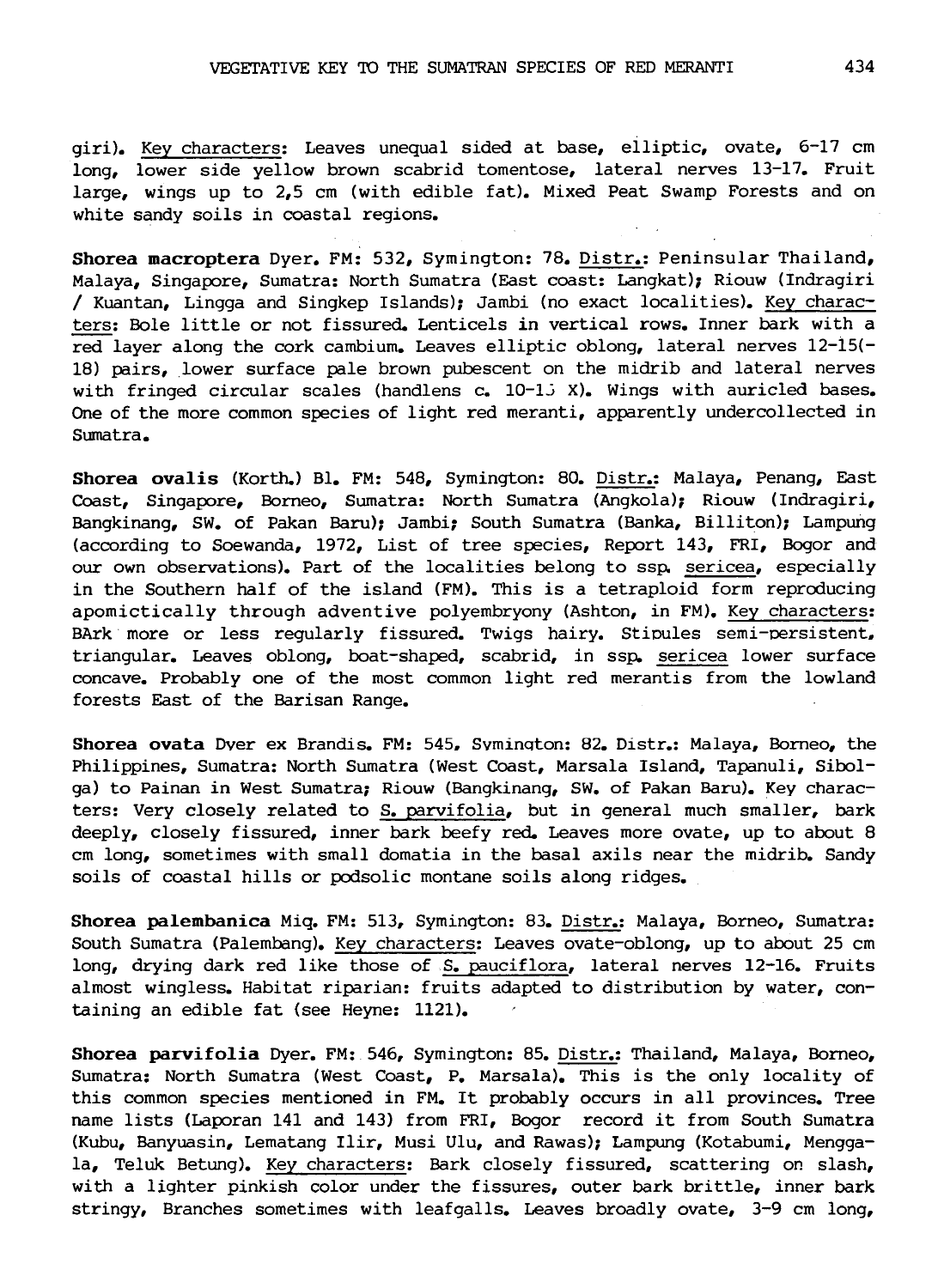base rounded or cordate, with occasionally <sup>a</sup> pair of scale-like domatia, lateral nerves about <sup>12</sup> pairs. One of the most common species of light red meranti, certainly undercollected in Sumatra.

Shorea pauciflora King. FM: 511, Symington: 87. Distr.: Malaya, Borneo, Sumatra: All provinces except the extreme North and South according FM. Not listed from South Sumatra and Lampung. Key characters: Bole scaly, more or less like S. johorensis  $(=\mathsf{S.}\,$  leptoclados), but inner bark more deeply dark red and more sticky, rich in reddish tannin (therefore called Oba Suluk in Sabah). Leaves ovate, 9-15 cm long, drying rather reddish brown, lateral nerves 8-9 pairs, tertiary nerves rather inconspicuous, densely scalariform. One of the most valuable dark red heavy red merantis, the Nemesu or Oba suluk of Malaya. Bark used for tanning nets by the coastal Suluk in Sabah.

Shorea platycarpa Heim. FM: 541, Symington: 88. Distr.: Malaya, Borneo, Sumatra: Riouw (Siak near Pekan Baru); South Sumatra (Palembang, Banka, Billiton). Key characters: Crown dark coloured. Bark coarsely fissured. Stipules of twigs oblong subacute, up to <sup>1</sup> cm long. Leaves elliptic-oblong or broadly ovate about 9-17 cm long, scabrid or tomentose. Mixed Peat Swamp forests, where it can be common.

Shorea platyclados Slooten ex Foxw. FM: 515, Symington: 89. Distr.: Malaya, Borneo, Sumatra: Aceh (Gayo Lands, Mt. Agosan, 1800 <sup>m</sup> alt., Alas Lands, E. of Lau Alas); North Sumatra (East Coast, Karo Lands, Kota Bangun, Sibuatan, Simalungun, Bah Hopal, Raya Dolok, Rayahumala, Tapanuli, Mandailing / Simpang Datar, Angkola and Sipirok: Sayurmatingi, Si Soma, Bargot Tapong and Panobasan); West Sumatra (Ophir: NW. slope of Mt. Talamau, Sawak Mudik, Batas Cubadak; Agam: Sipisang, S. Daras, Tabing; L. Kota: Bukit Tinggi; Padang Panjang: Tambangan, 600 m; Pariaman: Guguh; Solok: Lubuk Sulasih; Padang: Lubuk Perahu, 600 m, Ulu Gadut; Painan: Barung-Barung Balantai, Lubuk Gangga, 600 m); Benkulu (Lebong: Padang Lemau, 600 m; Benkulu: Siring, 550 m; Rejang: Curup, Kepahiang, 600 m, Telutmonok, Rinduati, 400 m, Karanganyar); South Sumatra (Mulak Ulu, Pasemah Estate, 600 m); Lampung (Krui: Sukabumi, Sukanegeri; Seputih: Muara Dua, <sup>400</sup> m; Semangka: Kota Agung. Key characters: Bark flaky and fissured. Flattened branchlets. Stipules of young twigs and saplings lanceolate-acuminate, 2-2.5 cm long. Leaves lanceolate, 6-9 cm long, smooth, midrib sharply keeled, lateral nerves 15-18 pairs. Often <sup>a</sup> tree of the Upper Dipterocarp forests along the whole Bukit Barisan Range, common between 600-1300 meters altitude, but also descending towards lowlands on the poorer soils. Known as Banio in West Sumatra.

Shorea scabrida Sym. FM: 543, Ashton, Man. Dipt. Brun. (1964) 221, Meijer & Wood, Sabah For. Rec. <sup>5</sup> (1964) 146. Distr.: Borneo and East Sumatra: Aceh (Langsa); North Sumatra (East Coast, lower Langkat); Riouw (Lingga Island). Key characters: Bark deeply fissured. Leaves elliptic-ovate, 5-9 cm long, rough to touch, but smooth in appearance, lateral nerves 8-10 pairs, lower face shiny, scabrid-tomentose on the midrib and lateral nerves. Fresh-water swamp forest on shallow peat on sandy soils, kerangas, mixed Dipterocarp forests.

Shorea singkawang (Miq.) Miq. FM: 536, Symington: 92, 95. Distr.: Peninsular Thailand, Malaya, Sumatra: Riouw (Indragiri, Lingga Island); South Sumatra (near